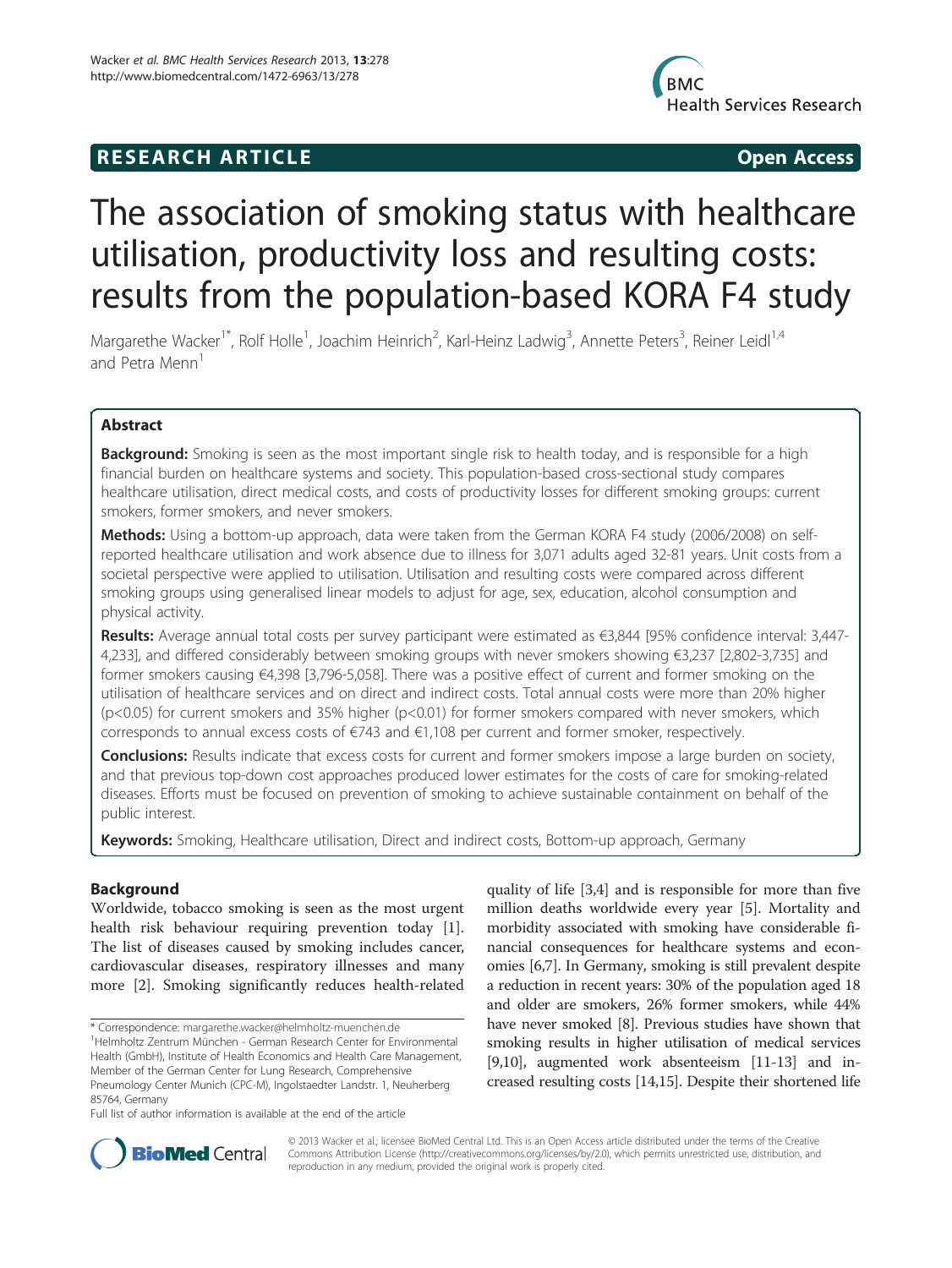expectancy [[16](#page-7-0)], smokers have higher lifetime medical costs [\[17-19\]](#page-7-0).

Several studies have explored the financial burden of smoking in Germany [[20-](#page-7-0)[26](#page-8-0)], reporting total smokingattributable costs from €17.4 billion to €33.6 billion for different base years, with productivity losses accounting for as much as between 72-74% of total costs [\[20](#page-7-0)[,22](#page-8-0)]. However, these previous German studies all used a topdown approach. As this approach uses the concept of smoking-attributable fractions for mortality and morbidity known to be caused by smoking, the estimated financial burden of smoking may be inadequate if diseases and risks used for attribution do not fully reflect the structure of current smoking impact in Germany. For example, these studies used attributable mortality risks for attributing morbidity due to data limitations. Mortality risks may differ from morbidity risks and from the utilisation risk in the population at the time of sampling. Alternatively, the actual economic impact of smoking can be calculated by estimating excess costs of smokers compared to never smokers in a data set comprising current utilisation of individuals. This approach has the advantage of considering the entire spectrum of disease consequences associated with smoking and confounding factors [\[27](#page-8-0)].

The objective of this study was to assess differences in the utilisation of medical services and in direct and indirect costs from a societal perspective among current, occasional, former and never smokers using a population-based sample. To our knowledge, this is the first study in Germany to apply a bottom-up approach to estimate excess costs of smoking.

# Methods

#### Data and study design

We used data from the KORA (Cooperative Health Research in the Augsburg Region) F4 survey, a populationbased study conducted in 2006-2008 in Southern Germany. The F4 study is the follow-up of the KORA S4 survey (1999-2001). In brief, KORA S4 randomly selected 6,640 adults of German nationality aged 25-74 in the city of Augsburg and the two adjacent administrative districts from population registries; of those, 4,261 participated in the baseline examination. Details about design, sampling xmethod, data collection and response rates have been described elsewhere [\[28,29\]](#page-8-0). 3,080 individuals from S4 (72%) also participated in the follow-up survey F4, in which selfreported information on current smoking status, healthcare utilisation and non-productive working time was assessed in standardized computer-assisted interviews.

Participants were classified as current smokers if they smoked at least one cigarette per day at the time of the interview, as occasional smokers if they smoked usually less than one cigarette per day, as former smokers if they had smoked regularly or occasionally in the past and as cigarettes in their lifetime. Smoking status in F4 was compared with previous S4 information, and nine participants were excluded due to missing or implausible information on smoking status. Thus, the final study sample for this cross-sectional F4 analysis contained 3,071 subjects.

never smokers if they had never smoked or less than 100

Information on age, sex, education (basic  $(≤9$  years), secondary (10-11 years), higher  $(\geq 12$  years)), alcohol consumption (based on WHO proceedings [[30\]](#page-8-0): low risk alcohol consumption (average daily alcohol intake  $\leq 20$  g for women and  $\leq 40$  g for men), risky alcohol consumption (daily intake  $> 20$  g for women and  $> 40$  g for men)) and physical activity (active (regular sports in leisure time in summer and winter time for  $\geq 1$  hour per week), inactive (< 1 hour of sports per week)) were assessed in addition in F4.

A subsample of former smokers gave additional information on the date  $(n=1,164)$  and on reasons  $(n=791)$  for quitting in an additionally administered questionnaire.

# Assessment of healthcare utilisation and cost components Utilisation of medical services

As described previously, participants were asked to state the number of times they had visited a physician in the previous 3 months, subdivided for 15 ambulatory specialisations [\[31\]](#page-8-0). Additionally, the numbers of ambulatory hospital visits, visits to alternative physicians and physical therapy treatments in the previous 12 months were recorded, as were the numbers of inpatient hospital days (including days in intensive care units), and inpatient and outpatient rehabilitations. Finally, use of pharmaceuticals in the previous week was assessed, detailing name, national drug code, dosage, interval of intake, and prescription status.

#### Direct costs

For monetary valuation of health services, national unit costs were applied as recommended by the Working Group Methods in Health Economic Evaluation (AG MEG) [\[32](#page-8-0)]. These unit costs were updated to the year 2008 (Additional file [1:](#page-7-0) Table S1).

Costs per physician contact for each medical specialty and per physical therapy unit were updated from 1999 to 2008 using the rate of change in physician reimbursement per case [[33](#page-8-0)]. The resulting contact values for physician visits vary from €18.3 for psychiatrists to €99.6 for radiologists, and are  $\epsilon$ 26.1 for physical therapy. The number of physician contacts and physical therapies was multiplied with the corresponding contact value to determine costs. If participants stated that they had visited a physician in the previous 3 months but did not indicate the number of visits  $(n=7)$ , one visit was assumed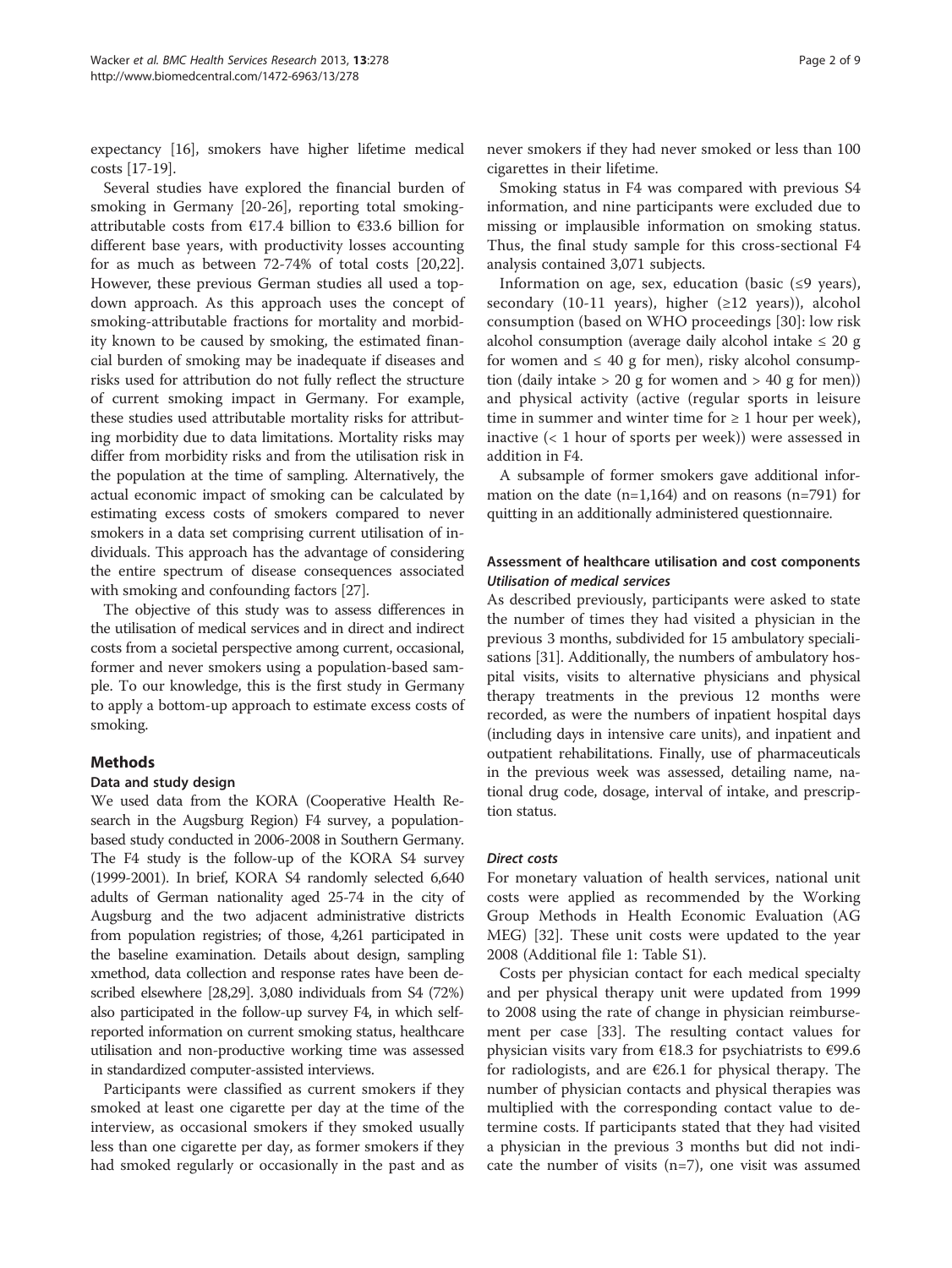following a conservative approach. In a sensitivity analysis, the mean number of visits was imputed instead.

Costs for alternative physicians were requested directly. If participants stated that they had visited an alternative physician but did not specify their costs (n=45), the average costs per visit stated by the users was imputed  $(650)$ .

As the reason for hospitalisation was unavailable, hospital days and days spent in the intensive care unit were valued using mean costs per day as suggested by the AG MEG. Unit costs were updated from 2000 to 2008 as described by the AG MEG and using data from the Federal Statistical Office [[32,34,35](#page-8-0)], yielding costs of  $\epsilon$ 451 per hospital day and  $E1,293$  per day in the intensive care unit. Costs per ambulatory hospital treatment were assessed as one physician visit according to social legislation. Based on data on average costs and length of ambulatory and stationary rehabilitation from the German Pension Fund [[36](#page-8-0)], costs per inpatient and outpatient rehabilitation were estimated as  $€100$  and  $€62$  per day, respectively.

Utilisation of pharmacy only pharmaceuticals was estimated using participant's information about name, national drug code and dosage of intake within the previous week, and costs were calculated from 2008 pharmacy retail prices [[37](#page-8-0)] by subtracting mandatory discounts of manufacturers and pharmacies according to the Social Security Code for statutory health insurance. Non-pharmacy medicines, dietary supplements and vitamins were excluded.

Total annual direct medical costs were calculated by extrapolating physician and drug costs to 12 months, and summing the costs of all health services.

### Indirect costs

To assess indirect costs with regard to production losses in those aged 65 years or younger, participants were asked whether disability benefits were obtained, and those with regular employment were asked how many days they had been absent from work due to illness in the previous 12 months. If participants stated a greater number of days of absence from work than the maximum number of 213 working days in 2008 in Germany, their days of absenteeism were restricted to 213 (n=6).

Following current guidelines, we used the human capital approach to calculate productivity losses in paid work for society [[38](#page-8-0)]. As methodological discussion about the most appropriate approach is still on-going, we additionally applied the frictional costs approach within a sensitivity analysis [\[39\]](#page-8-0). Whereas the human capital approach assumes a perfect labour market, the frictional costs approach charges only 80% of losses of the human capital approach to avoid potential overestimation of indirect costs [\[32\]](#page-8-0).

Annual labour costs published by the Federal Statistical Office [[40\]](#page-8-0) were used to value productivity losses

per year of disability in accordance with AG MEG guidelines. Costs per day of work lost were calculated by dividing annual labour costs by 213 working days in 2008, yielding costs of €160 per working day. Costs due to unpaid work, further premature retirement and death, as well as intangible cost resulting out of pain or decrease in quality of life, were not considered.

# Statistical analysis

Unadjusted analyses were performed regarding participants' smoking status, healthcare utilisation and costs. To account for non-normality of cost data, 95% confidence intervals (CI) were estimated via a non-parametric bootstrap approach using a percentile method based on 1,000 replications.

The effect of smoking status on healthcare utilisation and work absenteeism was analysed in a two-step hurdle approach: In a first step we used multiple logistic regression models to calculate odds ratios of healthcare utilisation or inability to work as a function of smoking status, age, sex, education, alcohol consumption and physical activity. Secondly, for users only, factors influencing the number of healthcare service uses were analysed with generalised linear models assuming a zero-truncated negative binomial distribution with a log-link.

Finally, the effect of smoking status on direct, indirect and total healthcare costs was analysed, again adjusting for age, sex, education, alcohol consumption and physical activity. To consider the typically skewed distribution of costs, generalised linear models were used assuming a gamma distribution with log-link, where costs of  $\epsilon$ 1 were assigned to participants with zero costs. This approach has been demonstrated to be a suitable method for healthcare costs [\[41,42](#page-8-0)].

Appropriate tests were operated to confirm the choice of distribution and link function. Regarding total costs, the Modified Park Test supported the choice of the gamma distribution (p=0.39), and the Hosmer-Lemeshow-Test  $(p=0.61)$ , the Pregibon Link-Test  $(p=0.63)$  as well as the Pearson Correlation Test (p=0.90) all confirmed the choice of the log link function.

Due to missing data on three participants for education, the regression analysis contained 3,068 observations.

Statistical analyses were performed using SAS software (SAS Institute Inc., Cary, NC, USA, Version 9.2), and p-values of 0.05 or less were considered to be statistically significant.

Non-linear relationships of variables were checked as well as possible interactions by using variable selection methods (PROC GLMSELECT with stepwise selection method), but no significant non-linear relationships and interactions were observed.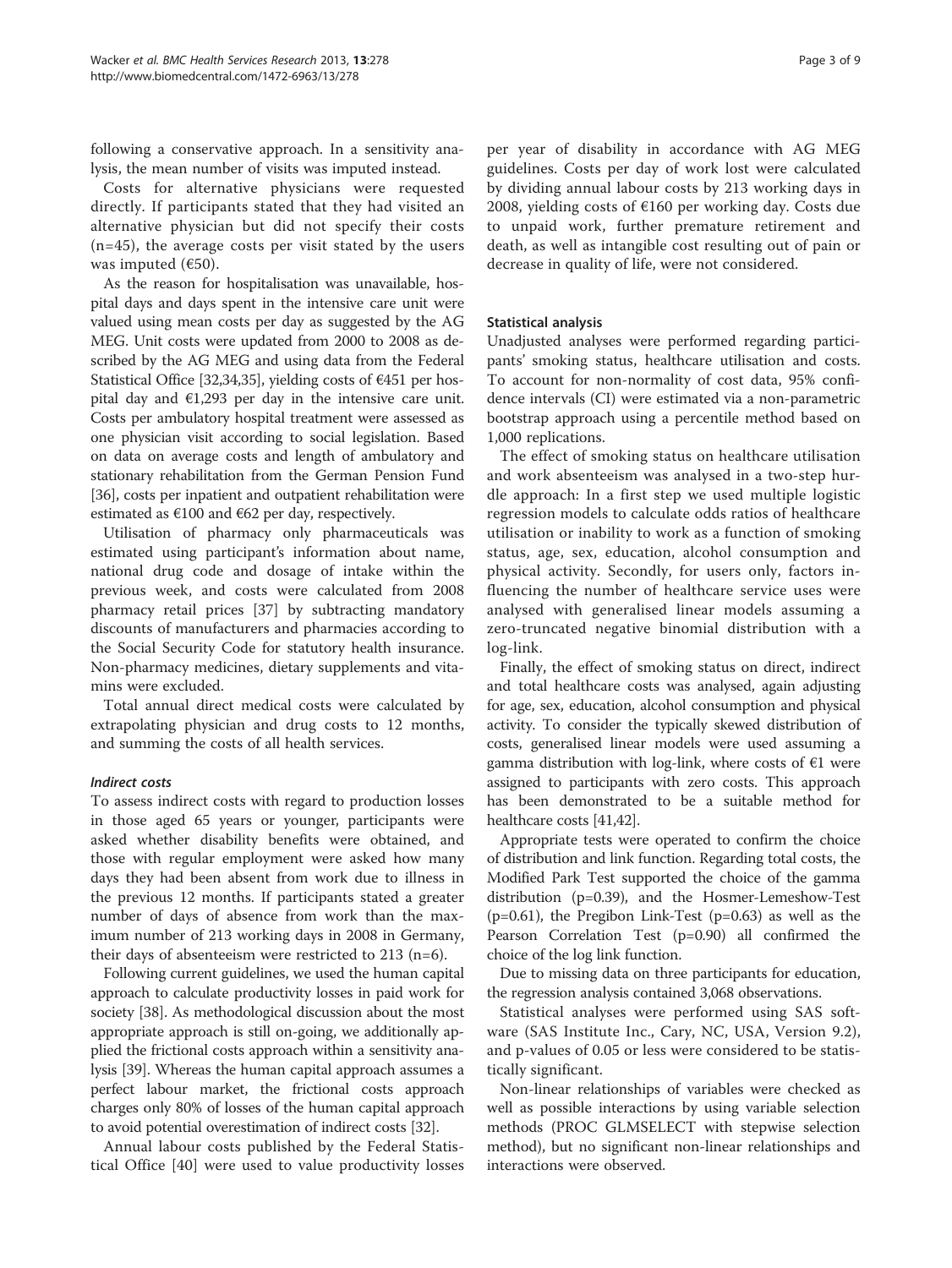### Results

### Unadjusted analyses

Table 1 gives the socio-demographic characteristics of the study sample. Of all participants, 15% were current smokers, 3% occasional smokers, 41% former smokers and 42% never smokers. Groups differ significantly regarding sex ( $p<0.0001$ ), age ( $p<0.0001$ ), and consequently in alcohol consumption ( $p<0.0001$ ) and physical activity ( $p<0.01$ ).

The proportion of users and the mean frequency of utilisation for each healthcare service are given in the Additional file [1:](#page-7-0) Table S1. Table S2 in the Additional file [1](#page-7-0) shows average annual direct medical, indirect and total costs per smoking group. Eleven per cent of participants had zero total costs, 14% had no direct medical costs and 60% no indirect costs.

Overall, mean total annual costs per survey participant were €3,844 (95% CI: 3,847-4,233); €1,645 of these were indirect costs (43%), subdivided between costs of temporary absenteeism (43%) and disability benefits (57%). The largest shares of direct medical costs were due to hospital treatment (43%), pharmaceuticals (29%) and physician visits (15%).

Total costs ranked highest for former smokers at €4,398, followed by current smokers  $(64,159)$ , never smokers ( $\epsilon$ 3,237) and occasional smokers ( $\epsilon$ 3,074).

#### Regression analysis

Table [2](#page-4-0) reports the effect of smoking status on the probability of using healthcare services, being absent from work or receiving disability benefits. Current smokers showed significantly lower odds ratios for physician visits, physical therapy and work absence than never

smokers. By contrast, former smokers showed significantly higher odds for hospital treatment, for rehabilitation and for pharmaceutical intake compared to never smokers.

The effect of smoking status on the number of medical services used and of working days absent is summarised in Table [3](#page-4-0). Among users of physician treatments, current and former smokers showed higher numbers of visits than never smokers. Furthermore, former smokers used a greater amount of pharmaceuticals. Among participants who had been absent from work, the number of days absent from work was significantly higher in smokers.

In all, smokers had a lower probability of physician treatments, but those utilising physician treatments showed an increased number of treatments compared with never smokers. Similarly, smokers showed a lower probability of being absent from work, but if they were absent the duration was 44% higher than in never smokers. In former smokers, both the probability of using pharmaceuticals and the number of pharmaceuticals used were greater compared to never smokers.

Table [4](#page-5-0) shows the regression results for costs. Compared with never smokers, former smokers showed a 26% increase in direct medical costs (p=0.001) and 31% increase in indirect costs (p=0.03). Current and former smokers had 24% and 35% higher total annual costs (p=0.026 and p=0.001), respectively, than never smokers, corresponding to excess costs of €744 per current and €1,108 per former smoker.

Additionally, age was associated with both higher direct and indirect costs, and men had higher indirect costs but lower direct medical costs than women. Participants with basic education had higher total annual costs. Risky

|                        |                                                              | Current<br>smokers      | Occasional<br>smokers | Former<br>smokers        | Never<br>smokers         | <b>Total</b>            | p-value              |
|------------------------|--------------------------------------------------------------|-------------------------|-----------------------|--------------------------|--------------------------|-------------------------|----------------------|
|                        |                                                              | $n = 468$<br>$(15.2\%)$ | $n = 79$<br>$(2.6\%)$ | $n = 1246$<br>$(40.6\%)$ | $n = 1278$<br>$(41.6\%)$ | $n = 3071$<br>$(100\%)$ |                      |
| Sex                    | Women                                                        | 210 (44.9%)             | 41 (51.9%)            | 517 (41.5%)              | 824 (64.5%)              | 1592 (51.8%)            | $< 0.0001$ b         |
|                        | Men                                                          | 258 (55.1%)             | 38 (48.1%)            | 729 (58.5%)              | 454 (33.5%)              | 1479 (48.2%)            |                      |
| Age                    |                                                              | 49.68 (10.5)            | 48.84 (12.2)          | 57.40 (13.2)             | 57.49 (13.5)             | 56.04 (13.3)            | $<$ 0.0001 $\degree$ |
| Education <sup>a</sup> | Basic education                                              | 237 (50.6%)             | 37 (47.4%)            | 648 (52.1%)              | 661 (51.8%)              | 1583 (51.6%)            | 0.32 <sup>b</sup>    |
|                        | Secondary education                                          | 134 (28.6%)             | 22 (28.2%)            | 301 (24.2%)              | 300 (23.5%)              | 757 (24.7%)             |                      |
|                        | Higher education                                             | 97 (20.7%)              | 19 (24.4%)            | 296 (23.8%)              | 316 (24.8%)              | 728 (23.7%)             |                      |
| Alcohol<br>consumption | low risk (women: ≤20 g,<br>men: $\leq 40$ g alcohol per day) | 382(81.6%)              | 69 (87.3%)            | 1031 (82.7%)             | 1160 (90.8%)             | 2642 (86.0%)            | $< 0.0001$ b         |
|                        | elevated risk (women: >20 g,<br>men: >40 g alcohol per day)  | 86 (18.4%)              | 10 (12.7%)            | 215 (17.3%)              | 118 (9.2%)               | 429 (14.0%)             |                      |
| Physical activity      | active                                                       | 228 (48.7%)             | 51 (64.4%)            | 699 (56.1%)              | 693 (54.2%)              | 1671 (54.4%)            | 0.01 <sup>b</sup>    |
|                        | inactive                                                     | 240 (51.3%)             | 28 (35.4%)            | 547 (43.9%)              | 585 (45.8%)              | 1400 (45.6%)            |                      |

Table 1 Socio-demographic characteristics of the KORA F4 sample

Data are presented as n (%)/mean (standard deviation). Any discrepancies in percentages are due to rounding.

<sup>a</sup>n=3 participants with missing information on school education. These subjects were excluded from the regression analysis.

b<br>
p-value based on Chi<sup>2</sup>-test.<br>
<sup>C</sup>D-value based on ANOVA

p-value based on ANOVA.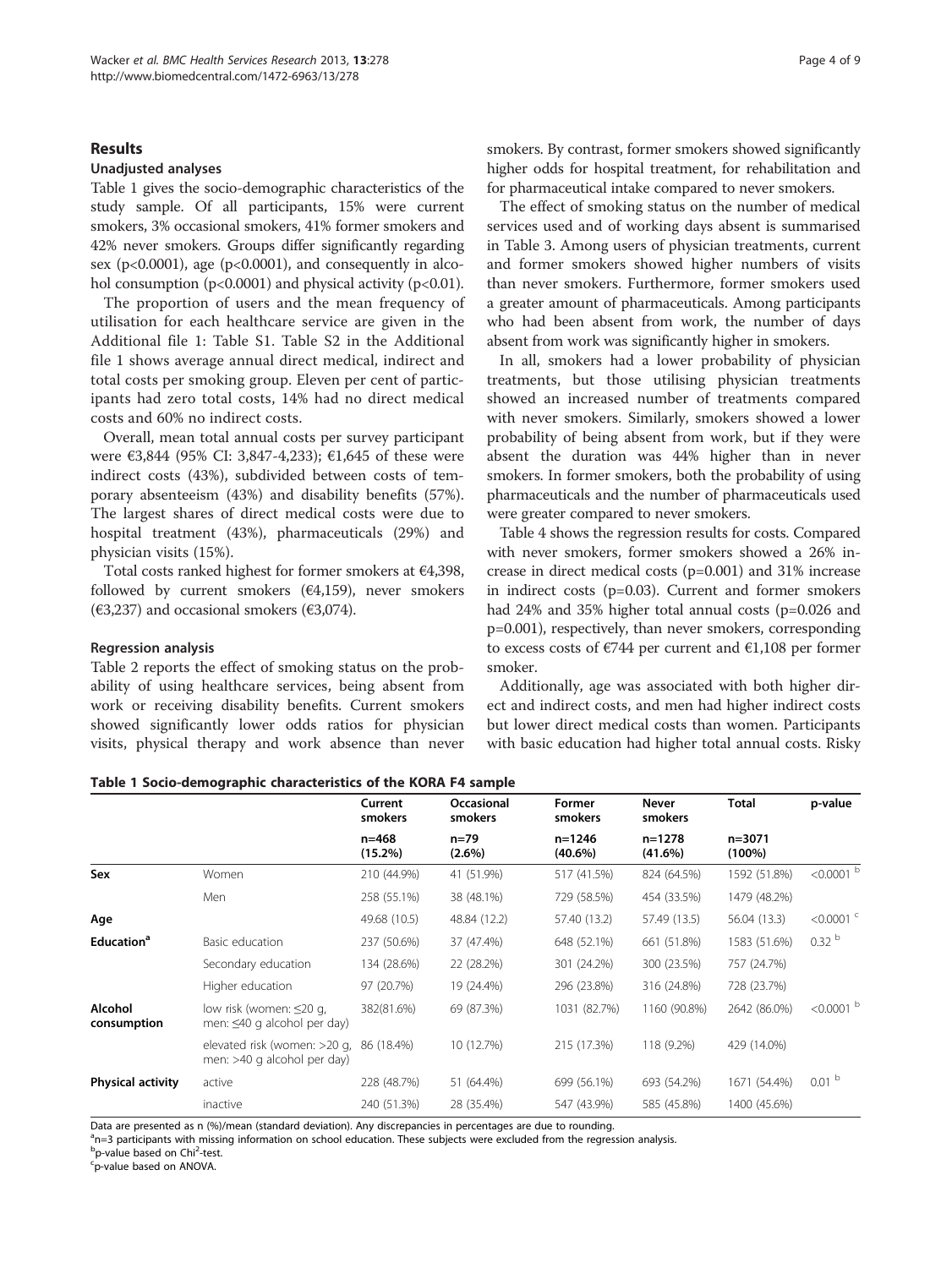<span id="page-4-0"></span>Table 2 Probability of using medical services – results of logistic regression models – adjusted for age, sex, school education, alcohol consumption and physical activity

| Parameter                |                        | <b>Physician</b><br>visit    | Hospital<br>treatment       | <b>Rehabilitation</b>        | Physical<br>therapy <sup>a</sup> | <b>Alternative</b><br>physician | <b>Pharmaceuticals</b>       | Work<br>absence <sup>b</sup> | <b>Disability</b><br>benefits <sup>c</sup> |
|--------------------------|------------------------|------------------------------|-----------------------------|------------------------------|----------------------------------|---------------------------------|------------------------------|------------------------------|--------------------------------------------|
|                          |                        | Odds ratio                   | Odds ratio                  | Odds ratio                   | Odds ratio                       | Odds ratio                      | Odds ratio                   | Odds ratio                   | Odds ratio                                 |
|                          |                        | [95% CI]                     | [95% CI]                    | [95% CI]                     | [95% CI]                         | [95% CI]                        | [95% CI]                     | [95% CI]                     | [95% CI]                                   |
| <b>Smoking</b><br>status | Current<br>smoker      | $0.69***$<br>$[0.55 - 0.87]$ | 0.99<br>$[0.73 - 1.33]$     | 0.85<br>$[0.48 - 1.49]$      | $0.75***$<br>$[0.58 - 0.97]$     | $0.66*$<br>$[0.41 - 1.07]$      | 1.20<br>$[0.94 - 1.54]$      | $0.75$ **<br>$[0.56 - 0.99]$ | 1.41<br>$[0.73 - 2.71]$                    |
|                          | Occasional<br>smoker   | 0.68<br>$[0.42 - 1.09]$      | 0.88<br>$[0.46 - 1.71]$     | 0.90<br>$[0.27 - 2.96]$      | 0.76<br>$[0.44 - 1.31]$          | 0.60<br>$[0.21 - 1.68]$         | 1.22<br>$[0.73 - 2.05]$      | 1.03<br>$[0.57 - 1.85]$      | 2.25<br>$[0.64 - 7.87]$                    |
|                          | Former<br>smoker       | 1.12<br>$[0.94 - 1.34]$      | $.24***$<br>$[1.01 - 1.52]$ | $1.47***$<br>$[1.04 - 2.09]$ | 1.00<br>$[0.83 - 1.19]$          | 1.21<br>$[0.89 - 1.64]$         | $1.39***$<br>$[1.14 - 1.68]$ | 1.19<br>$[0.94 - 1.52]$      | $1.56*$<br>$[0.92 - 2.65]$                 |
|                          | <b>Never</b><br>smoker | 1.00                         | 1.00                        | 1.00                         | 1.00                             | 1.00                            | 1.00                         | 1.00                         | 1.00                                       |

n=3068 due to missing information on school education in three subjects.

\*\*\* significant at the 1% level/\*\* significant at the 5% level/\* trend with p≤0.10.

a<sub>n=3,067</sub>: four observations with missing information on physical therapy.

 $b$ n=1,499: work absence only for persons with information on occupational status and age ≤65.<br>Sn−2,176: 22 observations with missing information on disability benefits

 $c$ n=2,176: 22 observations with missing information on disability benefits.

alcohol consumption was associated with lowered direct medical costs. Participants who stated no regular physical activity showed higher direct costs than active participants. Detailed regression results can be found in the Additional file [1:](#page-7-0) Table S3.

Analysis of a subsample of former smokers showed that participants who quitted smoking in the last 12 months caused 2.37 (p<0.0005) times higher total costs than former smokers who quitted more than 12 months ago. Further subsample analysis in 791 former smokers showed that participants who quitted because of medical conditions caused significantly higher costs (92%) than former smoking participants who did not quit because of this reason. Former smokers who quitted in order to prevent future diseases showed only 63% of costs of participants for whom prevention was not an issue. Other reasons like financial aspects, pregnancy or fear of lung cancer had no significant influence on total costs in this subsample.

#### Sensitivity analysis

Imputing the mean frequency of physician visits instead of one for the seven participants with missing frequencies did not affect results. Application of the frictional cost approach decreased indirect costs by 20% and total costs by 9%, but differences between smoking groups remained unchanged. Also, varying the amount of costs attributed to participants with zero costs in the regression analysis from  $\epsilon$ 1 to  $\epsilon$ 0.5 or  $\epsilon$ 5 affected neither the coefficients nor their significance.

#### **Discussion**

This study investigated the effect of smoking status on healthcare utilisation and direct and indirect costs in a population-based sample.

Total annual costs for current and former smokers were 24% and 35% higher, respectively, than for never smokers. Smoking was therefore associated with annual

| Table 3 Frequencies of utilisation (users-only) – results of zero-truncated negative-binomial regression models - |  |
|-------------------------------------------------------------------------------------------------------------------|--|
| adjusted for age, sex, school education, alcohol consumption and physical activity                                |  |

| Parameter                |                      | Number of<br>physician<br>visits | Number of<br>hospital days<br>(in-/outpatient) | Number of<br>rehabilitation<br>days | Number of<br>physical<br>therapies | Number of<br>alternative<br>physician visits | Number of<br>pharmaceuticals<br>used | Number of<br>work absence<br>days |
|--------------------------|----------------------|----------------------------------|------------------------------------------------|-------------------------------------|------------------------------------|----------------------------------------------|--------------------------------------|-----------------------------------|
|                          |                      | $(n=1975)$                       | $(n=577)$                                      | $(n=171)$                           | $(n=889)$                          | $(n=218)$                                    | $(n=2172)$                           | $(n=796)$                         |
|                          |                      | exp(estimate)                    | exp(estimate)                                  | exp(estimate)                       | exp(estimate)                      | exp(estimate)                                | exp(estimate)                        | exp(estimate)                     |
|                          |                      | [95% CI]                         | [95% CI]                                       | [95% CI]                            | [95% CI]                           | [95% CI]                                     | [95% CI]                             | [95% CI]                          |
| <b>Smoking</b><br>status | Current<br>smoker    | $1.28***$<br>$[1.08 - 1.52]$     | 1.28<br>$[0.74 - 2.19]$                        | 0.81<br>$[0.59 - 1.11]$             | 0.93<br>$[0.75 - 1.15]$            | 0.87<br>$[0.43 - 1.77]$                      | 1.01<br>$[0.88 - 1.16]$              | $1.44$ **<br>$[1.03 - 2.01]$      |
|                          | Occasional<br>smoker | 1.00<br>$[0.68 - 1.45]$          | 0.83<br>$[0.25 - 2.73]$                        | 1.18<br>$[0.64 - 2.16]$             | 0.84<br>$[0.53 - 1.32]$            | 0.36<br>$[0.08 - 1.76]$                      | $1.33*$<br>$[1.00 - 1.76]$           | 0.84<br>$[0.45 - 1.55]$           |
|                          | Former<br>smoker     | $1.17***$<br>$[1.05 - 1.31]$     | 0.89<br>$[0.61 - 1.31]$                        | 0.91<br>$[0.76 - 1.09]$             | $1.14*$<br>$[0.99 - 1.31]$         | 1.35<br>$[0.86 - 2.11]$                      | $1.25***$<br>$[1.14 - 1.39]$         | 1.20<br>$[0.93 - 1.54]$           |
|                          | Never<br>smoker      | 1.00                             | 1.00                                           | 1.00                                | 1.00                               | 1.00                                         | 1.00                                 | 1.00                              |

\*\*\* significant at the 1% level/\*\* significant at the 5% level/\* trend with p≤0.10.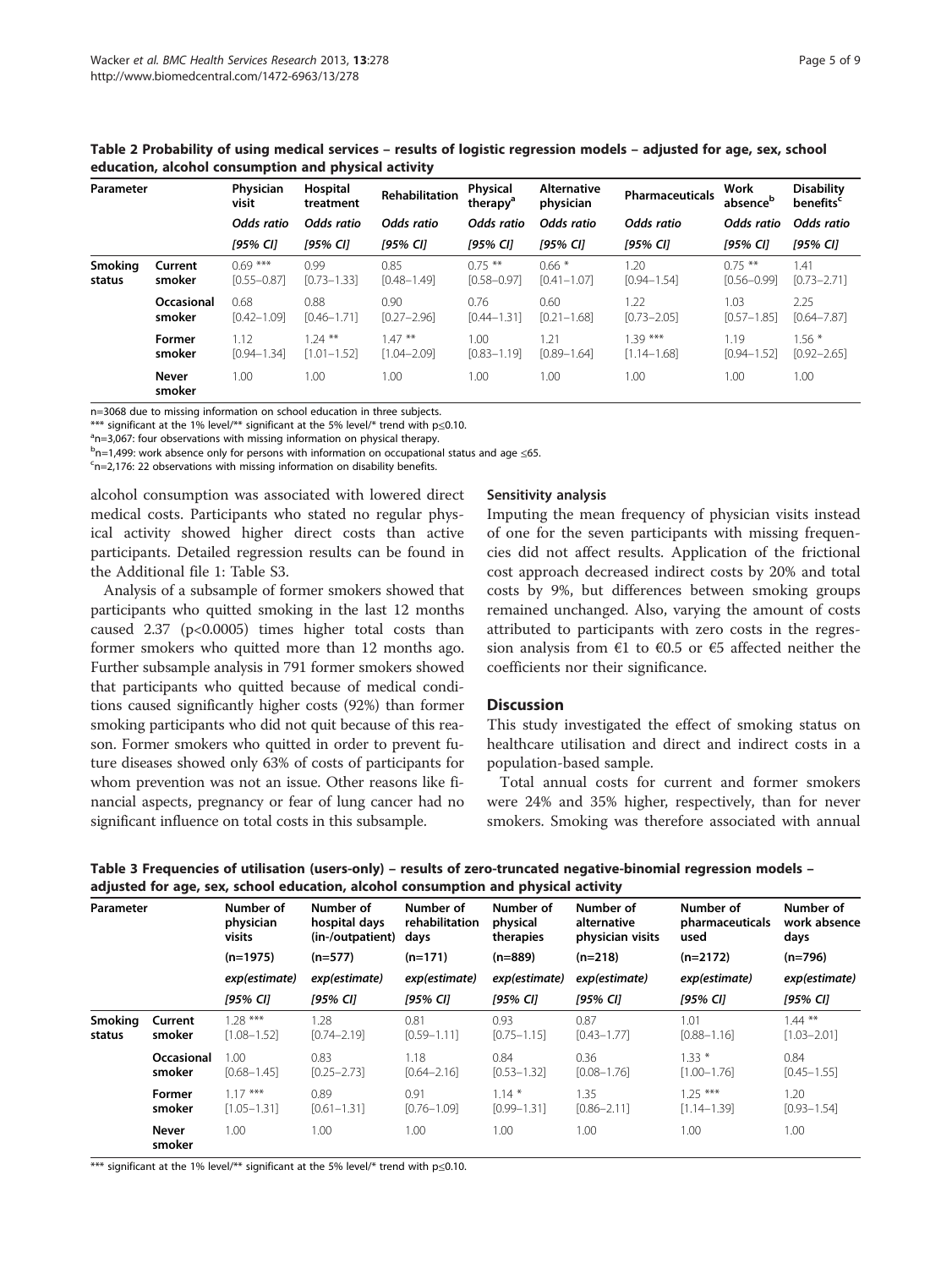| Parameter      |                          | <b>Total direct medical costs</b> | <b>Total indirect costs</b> | <b>Total costs</b><br>exp(estimate) |  |
|----------------|--------------------------|-----------------------------------|-----------------------------|-------------------------------------|--|
|                |                          | exp(estimate)                     | exp(estimate)               |                                     |  |
|                |                          | [95% CI]                          | [95% CI]                    | [95% CI]                            |  |
| Smoking status | <b>Current smoker</b>    | 1.06 [0.88-1.27]                  | 1.28 [0.95-1.73]            | $1.24$ ** $[1.03 - 1.49]$           |  |
|                | <b>Occasional smoker</b> | $0.73$ $[0.50 - 1.06]$            | 1.26 [0.68-2.36]            | $0.96$ $[0.65 - 1.41]$              |  |
|                | Former smoker            | $1.26$ *** $[1.10 - 1.45]$        | $1.31$ ** $[1.03 - 1.68]$   | $1.35$ *** $[1.18 - 1.55]$          |  |
|                | Never smoker             | 1.00                              | 1.00                        | 1.00                                |  |

<span id="page-5-0"></span>Table 4 Annual direct medical, indirect and total costs – results of the Gamma regression models – adjusted for age, sex, school education, alcohol consumption and physical activity

\*\*\* significant at the 1% level/\*\* significant at the 5% level.

n=3,068 due to missing information on school education in three subjects.

1€ was assigned to observations with costs=0.

excess costs of  $\epsilon$ 743 per current and  $\epsilon$ 1,108 per former smoker. This was the first study to analyse costs of smoking in Germany using a bottom-up approach.

In all, our findings are in line with other international studies that have shown increased healthcare utilisation and costs in current and former smokers [\[6,9,12,14,15,](#page-7-0)[43](#page-8-0)]. Similar to a health survey from the US [\[9\]](#page-7-0), we found an increased risk of inpatient visits and an increased number of physician visits in former smokers. Our findings that current smokers showed a lower probability of physician treatments compared to never smokers, but a higher number of treatments if they used physician treatments at least once, is comparable to a recent study which found a decreased likelihood of current smokers to use primary care services but slightly increased costs [[44\]](#page-8-0). This pattern could be explained by the possibility of a healthy smoker effect or special attitudes of smokers which translate into denial of disease and delays in seeking healthcare [[44](#page-8-0)].

Regarding cost, our results suggest that former smokers incur even higher costs than current smokers. Within the subsample of former smokers, we observed that those who had quit smoking in the previous 12 months caused considerably higher total costs than those who had quit more than 12 months previously (factor 2.37, p=0.0005). Other studies also have found that former smokers induce higher medical costs within a period after cessation or shortly before quitting [[9,14,](#page-7-0)[45\]](#page-8-0). This may be explained by arising health problems being the reason for smoking cessation. Nevertheless, subsample analysis showed that even former smokers who had quit more than 10 years ago cause higher total annual costs than current smokers (28% vs. 23% higher total costs compared to never smokers, p=0.002).

Further analysis showed that subjects who quit smoking due to existing medical conditions had higher total costs irrespective of their period of non-smoking. We also found that former smokers who quit in order to prevent future diseases showed substantially lower total costs, which could be explained by overall more healthconscious behaviour.

Up to now, only a few studies have examined the economic burden of cigarette smoking in Germany [\[20](#page-7-0)[-23](#page-8-0)]. Using a top-down approach, these studies identified direct and indirect costs attributable to smoking of €17.4 billion for the year 1993 [[22](#page-8-0)] and  $\epsilon$ 21 billion for the year 2003 [\[21\]](#page-7-0). As this approach uses the concept of smokingattributable fractions for mortality and morbidity known to be caused by smoking, health conditions where smoking may be one of several contribution factors are neglected. Furthermore these previous top-down studies used attributable mortality risks for attributing morbidity. Mortality risks may differ from morbidity risks and from healthcare utilizations probabilities. In addition, in focussing on mortality risks this method solely considers smoking-related fatal diseases and neglects non-fatal health consequences of smoking like e.g. osteoporosis or eye diseases like cataract and glaucoma. Therefore this approach is known to downward-bias cost estimates [[27](#page-8-0)].

Compared to top-down approaches, calculating excess costs based on subject-level data has the advantage of considering the entire spectrum of disease consequences associated with smoking. In addition, the bottom-up methodology used in this study provides better adjustment for the actual impact of smoking on health conditions and for population characteristics as it considers other differences in smokers and non-smokers regarding education and other risky behaviours besides smoking.

Disregarding issues of representativeness, the results of our study can be extrapolated to the whole population of Germany using data on national smoking prevalence [[8](#page-7-0)]. Excluding costs of premature deaths, which were not measured in this study, smoking caused costs of €31.3 billion in 2008. Direct costs amounted to  $E17.9$  as opposed to  $E8.23$ billion in the top-down approach (inflated from €7.48 billion in 2003 using the consumer price index (CPI)) [\[21](#page-7-0)]. However, our results can only be based on the prevalence of smoking in a study population aged 32-81 years, which is lower than the national average used for projection. Taking these limitations into account, results strongly indicate that cost-of-illness estimates at the population level by the top-down approaches have been too conservative.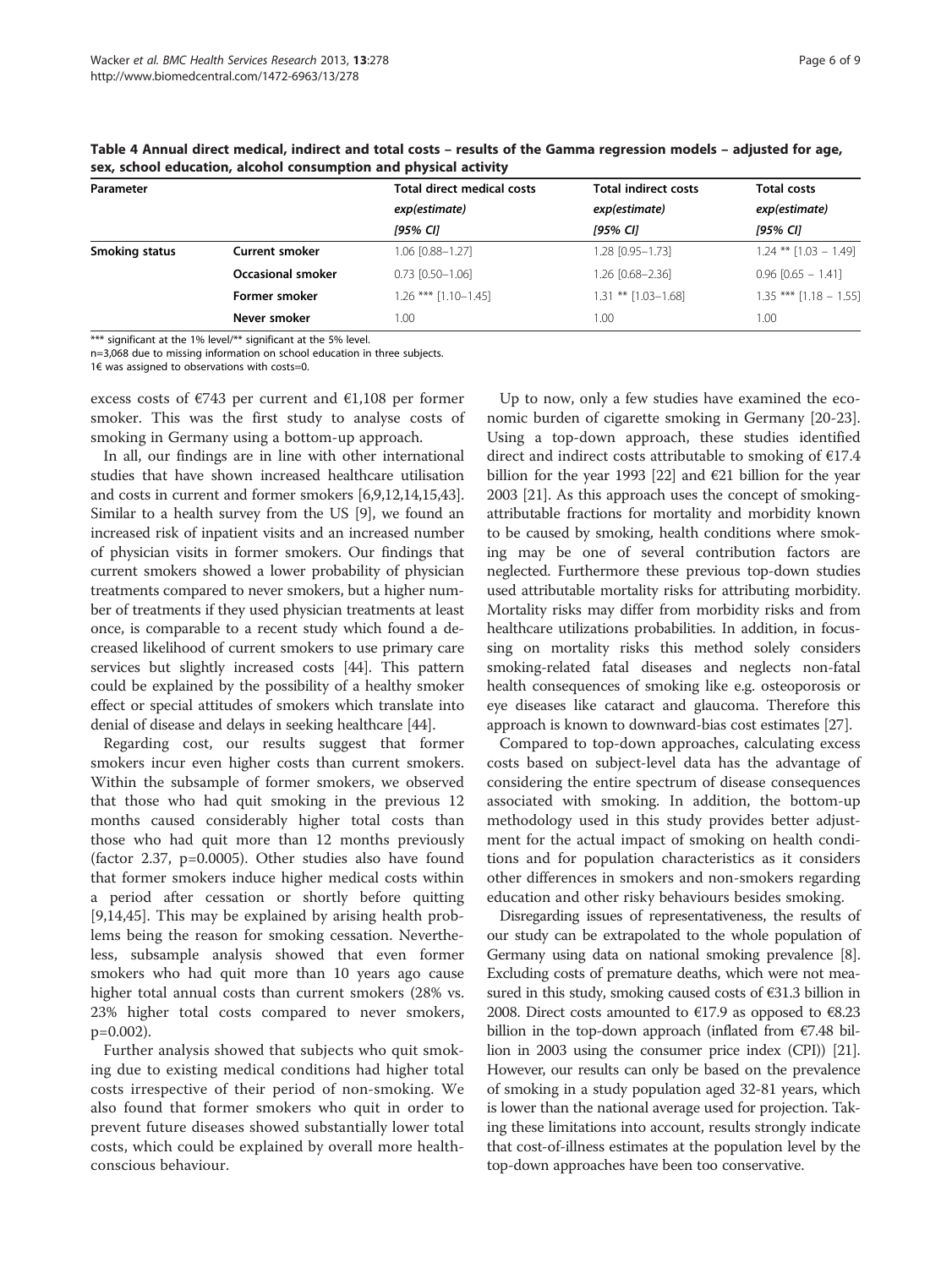Compared with the most recent German top-down study, direct costs per current smoker derived from our bottom-up study exceed those of the top-down approach of €381 (inflated from €346 in 2003 using the CPI) [[21](#page-7-0)] by nearly a factor of 2. This can be explained by the fact that top-down studies solely consider costs of diseases which are known to be associated with smoking or by different populations under study. Furthermore, using the bottom-up approach, costs for former smokers exceed those for current smokers by more than 45%. In contrast, using the top-down approach, costs for former smokers are smaller than those for current smokers, because all relative risks of smoking-related diseases for former smokers are smaller than those for current smokers. As former smokers in the cross-sectional KORA sample are about 8 years older than current smokers, they incur a higher probability of suffering from smoking-related disease with a delayed onset whereas health damage resulting of smoking may not yet have been revealed in current smokers.

A methodological issue, top-down studies base their calculation of excess cost on the entire adult population. In this bottom-up approach, the KORA population sample does not comprise younger age groups and might thus incur higher excess costs on average. As top-down studies do not consider age in the calculation of attributable healthcare utilisation and costs, an age-standardized comparison is beyond the scope of this paper. Differences in underlying age distribution are a restriction to this comparison of excess costs.

There are several limitations to our study. First, the cross-sectional design is susceptible to recall bias, as participants were asked to provide information retrospectively. By applying a recall time horizon of 1 week for pharmaceuticals, 3 months for physician visits and 12 months for more memorable services, the study design attempted to minimise this problem. This approach has been shown to be valid [\[46](#page-8-0)]. Nevertheless, recall error may have occurred, but it is unlikely to have affected the validity of our results because this may not have influenced the differences between the smoking groups [[47](#page-8-0)].

Furthermore, as smoking habits were assessed by selfreport without validation via biochemical tests, participants may have given socially desirable answers which are also prone to recall bias regarding smoking behaviour in the past. Therefore, the number of smokers may be underestimated, but any bias was minimised by comparing current information on smoking status with information from the previous survey.

Also, despite high recruitment efforts which positively affects representativeness [[48\]](#page-8-0), we cannot exclude selection bias. Whereas 75% of occasional, former and never smokers of the previous S4 survey were followed-up in

the F4 survey, current smokers were underrepresented with a follow-up rate of 65%. This could be caused by higher death rates of current smokers or other unobserved factors, which could lead to systematic under- or overestimation of costs.

Monetary valuation of health services requires several assumptions that may cause under- or overestimation of costs. Also, unit costs were inflated to the year 2008. As the German healthcare sector has undergone considerable changes due to policy and law, real costs may have changed differently. Nevertheless, our updating approach represents a pragmatic approximation, and, although this may influence the amount of costs, differences between the smoking groups are unlikely to be affected.

Moreover, by using mean costs, differences in treatment intensity are not considered. Hospital costs in particular can differ significantly depending on the specialty department [\[32\]](#page-8-0).

Drug costs were estimated based on participants' information on intake and dosage. Using the defined daily dose methodology, as suggested by the WHO [[49\]](#page-8-0), leads to 5.4% higher costs with differences between smoking groups, but their ranking remains unchanged. As this approach assumes full compliance of patients, it was not considered.

Additional components of medical services such as nursing, medical aids and appliances and other medical therapies like logopaedia could not be included. However, the components considered in our study covered about 75% of total healthcare costs in 2008 [\[50](#page-8-0)]. Furthermore, direct non-medical costs, such as time and travel expenses, costs of premature death and intangible costs could not be considered. Although this probably led to underestimation of total costs for society, it is unclear if relative differences between smoking groups were affected.

Moreover, we cannot exclude confounding through differences in unobserved behaviours. The effect of smoking could, therefore, be under- or overestimated, for example by not adjusting for other risk behaviour patterns or socio-demographic characteristics, which could differ systematically between the smoking groups. In order to minimize potential confounding we controlled for alcohol consumption and physical activity. The inclusion of these factors hardly influenced the results concerning smoking status. Nevertheless, the levels of physical activity and alcohol consumption could also be the result of underlying health conditions which cannot be analysed in cross-sectional data. E.g. the finding that high risk alcohol consumption is associated with lower direct medical costs has to be explored in detail elsewhere.

Finally, the cross-sectional design of the KORA study gives a snapshot of medical utilisation and its costs, but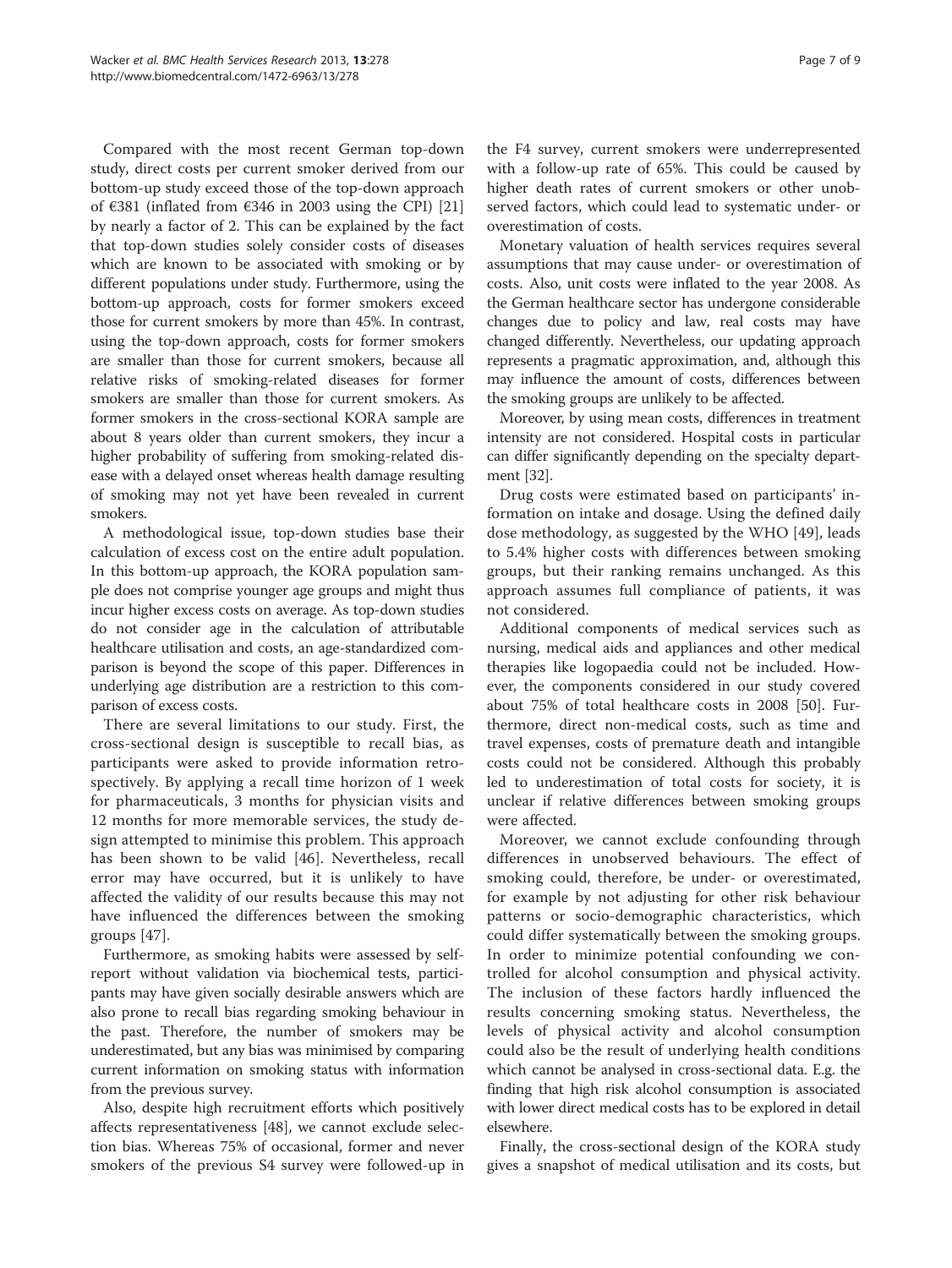<span id="page-7-0"></span>does not allow longitudinal analysis using a life-cycle approach and therefore any accounting for the possibility of shorter life expectancy of smokers. Several studies have shown that lifetime medical costs of current and former smokers are increased compared with never smokers and outweigh potential cost savings due to shorter life expectancy [17-19].

# Conclusions

In conclusion, our results emphasise that smoking incurs high direct and indirect costs, and therefore imposes a significant burden on society. The economic impact of this public health problem highlights the importance of efforts aiming to discourage smoking. Although further research is needed to examine dose-effect relations of smoking, the timing of quitting on societal costs and results from longitudinal studies, policy makers should strengthen their efforts towards prevention, for example in realising the WHO Framework Convention on Tobacco Control [[51](#page-8-0)] which suggests measures to reduce tobacco demand and therefore prevents smoking and its negative economic consequences.

# Additional file

[Additional file 1: Table S1.](http://www.biomedcentral.com/content/supplementary/1472-6963-13-278-S1.doc) Utilisation of healthcare services and unit costs. Table S2. Unadjusted mean annual direct medical and indirect costs by smoking status. Table S3. Detailed results of regression analyses.

#### Competing interests

The authors declare no competing interests. The sponsors were not involved in the study design, collection, analysis and interpretation of data; in the writing of the manuscript; and in the decision to submit the manuscript.

#### Authors' contributions

MW conceptualised the paper, performed the statistical analysis, interpreted the data and drafted the manuscript. RH was involved in the coordination of the study and commented on drafts of the paper. RL commented on drafts of the paper. AP, JH and KHL were involved in the coordination of the study. PM supported conception, gave statistical support and assisted in writing the manuscript. All authors read and approved the final manuscript.

#### Acknowledgements

The KORA research platform (KORA, Cooperative Research in the Region of Augsburg) was initiated and financed by the Helmholtz Zentrum München – German Research Center for Environmental Health (GmbH), which is funded by the German Federal Ministry of Education and Research and by the State of Bavaria. The Helmholtz Zentrum München is Member of the German Center for Lung Research.

#### Funding

This work was supported by the "Kompetenznetz Asthma/COPD (Competence Network Asthma/COPD)" funded by the Federal Ministry of Education and Research (FKZ 01GI0881-0888).

#### Author details

<sup>1</sup>Helmholtz Zentrum München - German Research Center for Environmental Health (GmbH), Institute of Health Economics and Health Care Management, Member of the German Center for Lung Research, Comprehensive Pneumology Center Munich (CPC-M), Ingolstaedter Landstr. 1, Neuherberg 85764, Germany. <sup>2</sup>Helmholtz Zentrum München - German Research Center for Environmental Health (GmbH), Institute of Epidemiology I, Member of the

German Center for Lung Research, Comprehensive Pneumology Center Munich (CPC-M), Ingolstaedter Landstr. 1, Neuherberg 85764, Germany. <sup>3</sup>Helmholtz Zentrum München - German Research Center for Environmental Health (GmbH), Institute of Epidemiology II, Member of the German Center for Cardiovascular Research, Ingolstaedter Landstr. 1, Neuherberg 85764, Germany. <sup>4</sup> Ludwig-Maximilians-Universität München, Institute of Health Economics and Health Care Management, Ludwigstr. 28 RG, Munich 80539, Germany.

#### Received: 5 September 2012 Accepted: 15 July 2013 Published: 17 July 2013

#### References

- 1. Beaglehole R, Bonita R, Horton R, Adams C, Alleyne G, Asaria P, Baugh V, Bekedam H, Billo N, Casswell S, et al: Priority actions for the noncommunicable disease crisis. Lancet 2011, 377(9775):1438–1447.
- 2. U.S. Department of Health and Human Services: The Health Consequences of Smoking: A Report of the Surgeon General. Atlanta: U.S. Department of Health and Human Services, Centers for Disease Control and Prevention, National Center for Chronic Disease Prevention and Health Promotion, Office on Smoking and Health; 2004.
- 3. Jia H, Lubetkin EI: Trends in quality-adjusted life-years lost contributed by smoking and obesity. Am J Prevent Med 2010, 38(2):138-144.
- 4. Vogl M, Wenig C, Leidl R, Pokhrel S: Smoking and health-related quality of life in English general population: implications for economic evaluations. BMC Public Health 2012, 12(1):203.
- 5. World Health Organization: WHO report on the global tobacco epidemic, 2009: Implementing smoke-free environments. Geneva: World Health Organization; 2009.
- 6. Max W: The financial impact of smoking on health-related costs: a review of the literature. Am J Health Promot 2001, 15(5):321–331.
- 7. Bank W: Curbing the Epidemic: Governments and the Economics of Tobacco Control. Washington: The World Bank; 1999.
- 8. Lampert T: Smoking recent trends in adults. In GBE kompakt 2 (4) -Zahlen und Trends aus der Gesundheitsberichterstattung des Bundes. Berlin: Robert Koch-Institut; 2011.
- 9. Kahende JW, Adhikari B, Maurice E, Rock V, Malarcher A: Disparities in health care utilization by smoking status - NHANES 1999-2004. Int J Environmen Res Public Health 2009, 6(3):1095-1106.
- 10. Wagner EH, Curry SJ, Grothaus L, Saunders KW, McBride CM: The impact of smoking and quitting on health care use. Arch Int Med 1995, 155(16):1789-1795.
- 11. Lundborg P: Does smoking increase sick leave? Evidence using register data on Swedish workers. Tobacco Control 2007, 16(2):114–118.
- 12. Robbins AS, Fonseca VP, Chao SY, Coil GA, Bell NS, Amoroso PJ: Short term effects of cigarette smoking on hospitalisation and associated lost workdays in a young healthy population. Tobacco Control 2000, 9(4):389–396.
- 13. Weng SF, Ali S, Leonardi-Bee J: Smoking and absence from work: systematic review and meta-analysis of occupational studies. Addiction 2013, 108(2):307–319.
- 14. Fishman PA, Khan ZM, Thompson EE, Curry SJ: Health care costs among smokers, former smokers, and never smokers in an HMO. Health Serv Res 2003, 38(2):733–749.
- 15. Kiiskinen U, Vartiainen E, Puska P, Pekurinen M: Smoking-related costs among 25 to 59 year-old males in a 19-year individual follow-up. Eur J Public Health 2002, 12(2):145–151.
- 16. Doll R, Peto R, Boreham J, Sutherland I: Mortality in relation to smoking: 50 years' observations on male British doctors. BMJ 2004, 328(7455):1519.
- 17. Hodgson TA: Cigarette smoking and lifetime medical expenditures. Milbank Quarterly 1992, 70(1):81–125.
- 18. Rasmussen SR, Prescott E, Sorensen TI, Sogaard J: The total lifetime costs of smoking. Eur J Public Health 2004, 14(1):95–100.
- 19. Rasmussen SR, Prescott E, Sorensen TI, Sogaard J: The total lifetime health cost savings of smoking cessation to society. Eur J Public Health 2005, 15(6):601–606.
- 20. Adams M, Effertz T: The cost of smoking for the healthcare system and society in Germany. In Alkohol, Tobacco and Complications. Stuttgart: Thieme Verlag; 2010:57–64.
- 21. Neubauer S, Welte R, Beiche A, Koenig HH, Buesch K, Leidl R: Mortality, morbidity and costs attributable to smoking in Germany: update and a 10-year comparison. Tobacco Control 2006, 15(6):464–471.